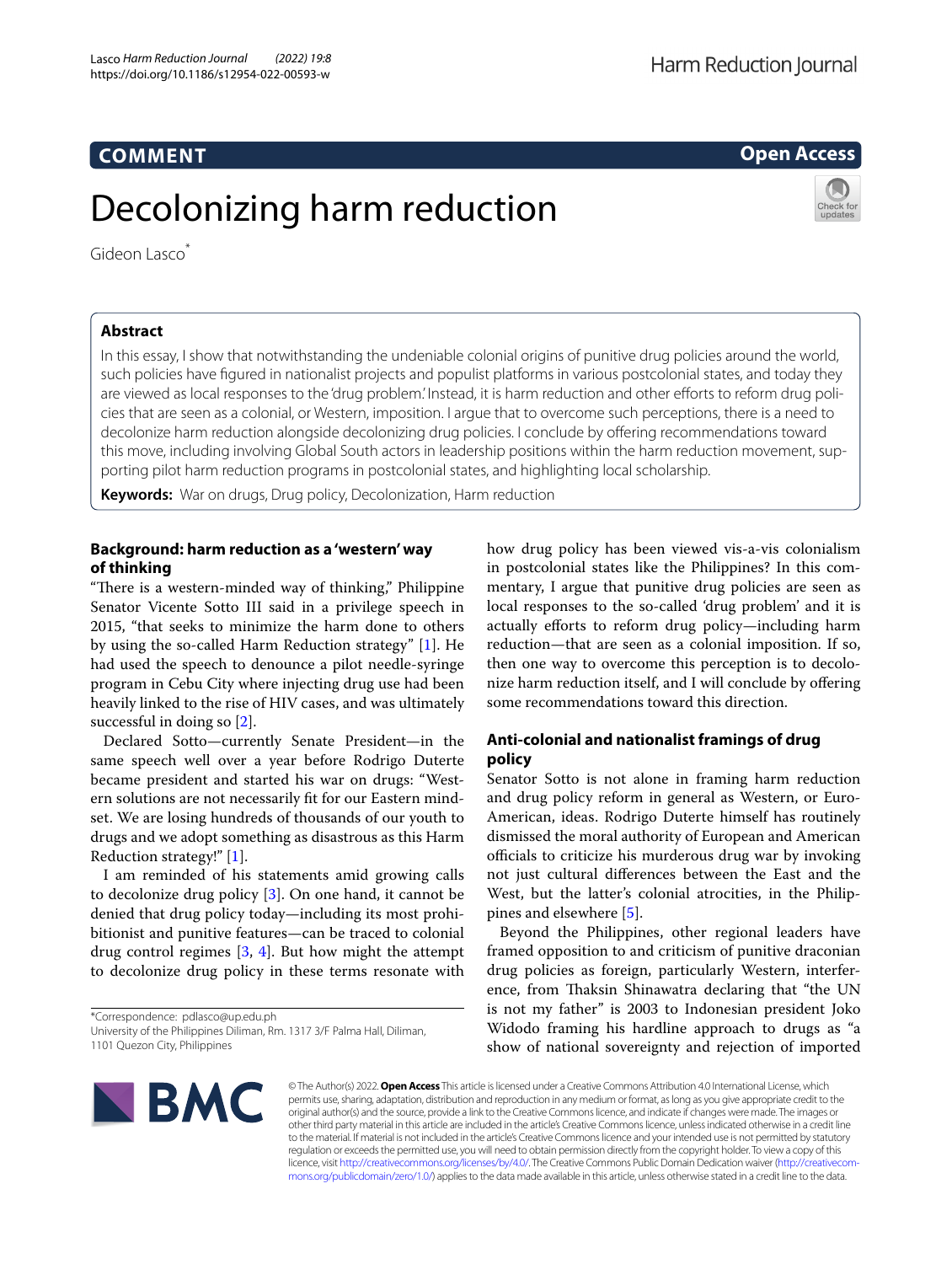"Western" human rights concepts"  $[6, 7]$  $[6, 7]$  $[6, 7]$  $[6, 7]$  $[6, 7]$ . These statements refect broader public sentiments: For instance, in Vietnam, "people do not accept harm reduction not because they think it is inefective, but because of ideology…When drug use is constructed as a legacy of colonialism or as the bad remnants of capitalism, the fght against this problem must be seen as part of the class struggle" [\[8](#page-2-7)]. And in Northern Myanmar, "social mobilization around drug issues may be in tension with international harm reduction models of best practice" [\[9](#page-2-8)].

Conversely, hardline approaches to drugs are presented by their proponents as indigenous or national responses, and as consistent with 'Asian values' or 'Asian democracy' [[10](#page-2-9)]. Indeed politicians in regions like Southeast Asia have embraced drug control as part of nationalist projects or populist performances [\[11\]](#page-2-10). As Lasco (2020) notes: "the nationalist framings of drugs, condemnations from foreign governments, UN agencies, and international human rights organizations can reinforce the narratives of populists and unwittingly play into the divisions they forge" [[12](#page-2-11)].

It has not helped that the case studies most often invoked to support harm reduction are from Europe and North America—for instance, Portugal's much-touted harm reduction paradigm or Netherlands' long-standing decriminalization approach. Regardless of the merits of these programs, they are vulnerable to being easily dismissed (as I have witnessed in various public fora) as "not applicable in our local context."

# **Toward decolonizing harm reduction**

All of the above tell us that simply labelling the global drug policy regime as a vestige of colonialism, and equating harm reduction as a step toward 'decolonization,' is not enough, especially to the Global South audiences who have long been resentful of colonialism (albeit in ways that may not align with today's calls for decolonization). If harm reduction is to gain popular traction and political acceptance in countries like the Philippines, that we must likewise refect on how we can decolonize and *indigenize* it, engaging with and addressing the particular ways in which colonization is viewed in those countries.

Thus, alongside the recommendations offered by Daniels et al. (2021) and their call for "decriminalization, decarceration, divestment and redirection" [\[3](#page-2-2)], here are some of the steps that we can take toward this direction:

First we need to acknowledge that indigenous eforts to resist colonial drug policies are as old as colonialism itself, and long precede the contemporary 'decolonization turn.' In Bolivia, for instance, the punitive drug regime has long been viewed as a colonial imposition, owing in part to prohibitionist policies on the coca leaf that are in stark contrast with people's customs on and experiences with coca leaf consumption [[13\]](#page-2-12).

In Singapore, counter-discourses to the view of "drugs are evil" have been raised by popular outlets like the *Singapore Straits Times* since the early 1900s [[11\]](#page-2-10). In the Philippines, accounts of drug use before the punitive drug regime—for instance, by national hero Jose Rizal—have been recovered by historians to interrogate the ways in which people who use drugs are stigmatized today [\[14\]](#page-2-13). If they are properly recognized as such, these accounts can strengthen the argument for decolonizing drug policy and decenter its provenance as coming from the 'West' or from international organizations.

Secondly, we need to support local harm reduction eforts, including local scholarship and programs that address local harm reduction needs. For instance, pilot programs on methamphetamine that have found success in Indonesia [[15](#page-2-14)] may be far more compelling for Southeast Asian settings than invocations of programs in Portugal and elsewhere. Crucially, these efforts must be aligned with culturally-legible values; What Khuat and colleagues (2012) note of Vietnam can be said of other settings: "To promote the wider acceptance of harm reduction among police as well as among the community, frst, and conceptually underpinning every other initiative, the concept of community safety must be expanded to include community health"  $[8]$  $[8]$ . Without such efforts, even local proponents of harm reduction programs can feel a disjuncture akin to that articulated by one of Chheng and colleagues' (2012) informants in Cambodia: "Policies were written by an external consultant. They cannot understand 100% of the real Cambodian context. Sometimes the way that they designed the intervention does not ft with the Cambodian context" [\[16](#page-2-15)].

Third, and also in keeping with broader calls to decolonize global health and academia in general [\[17](#page-2-16)], we need to involve Global South voices in leadership roles in harm reduction and drug policy—from advisory boards of civil society organizations and funding agencies to editorial boards of academic journals. Multi-sited research that involves global south settings must invest in capacity building and treat locals as partners, not just as sources or gatherers of data. Beyond viewing regions like Southeast Asia as places where punitive or retrogressive drug policies need to be challenged, we also need to view them as sources of experience, expertise, and knowledge for advancing drug policy reforms around the world.

In sum, decolonizing drug policy *necessary involves decolonizing the ways we have sought to reform it.* Fortunately, if harm reduction were to be true to its principles of "respecting the rights of people who use drugs" and "commitment to social justice and collaborating with networks of people who use drugs" [[18\]](#page-2-17), then this move is already underway and need only be encouraged and reinforced.